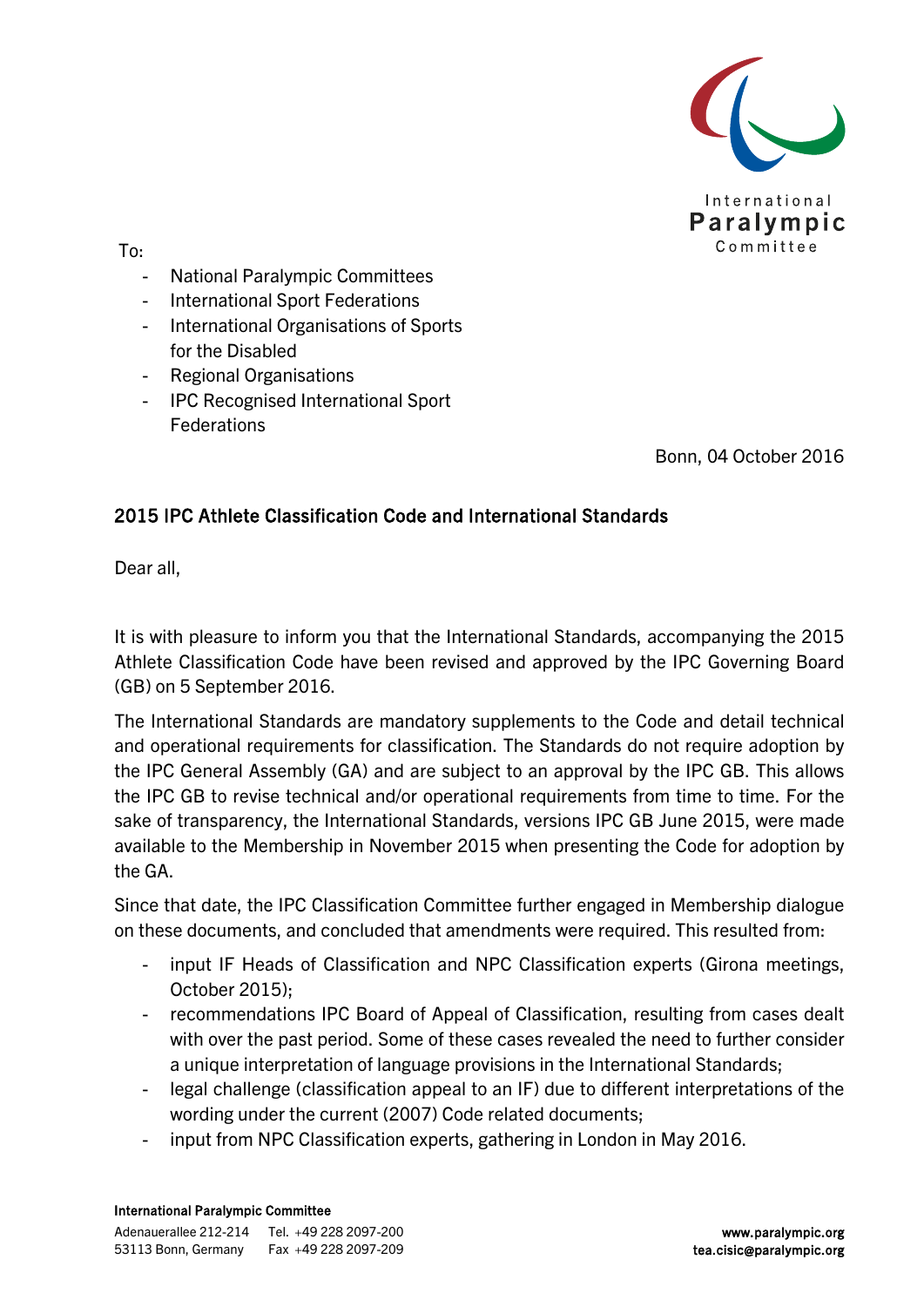

All the above were tabled for discussion at the June meeting of the IPC Classification Committee, in which the Committee was joined by the IPC Legal Department and IPC CEO on this agenda item. It was agreed that the IPC Legal Department would assist the IPC Classification Committee in finalizing the wording of the International Standards. This work was finalized in July and August through intensive interaction between both groups.

Finally, no substantial changes were made to the versions made available to the Membership in June 2015, but the International Standards benefitted from significant wording clarity thanks to the input of the IPC Legal Department. The summary of changes made per International Standard is enclosed to this letter.

Please be reminded that the 2015 Athlete Classification Code is effective as of 1 January 2017 with compliance required by 1 January 2018. IPC Classification Committee will announce further details on Compliance criteria, as well as model rules derived from the 2015 Code and International Standards, shortly after their next meeting in November 2016.

The IPC Classification Committee greatly appreciates the dedication and exemplary work from the International Federations and National Bodies, and from the IPC Management Team. The Committee is in full support of the improvement in language and clarity in definitions and these versions are advancing the International Standards to a new level.

We are pleased to share the International Standards with you to enable all para sports to take their classification rules to a higher level in providing the best possible athlete classification experience to para athletes. The 2015 Athlete Classification Code and the International Standards can be found in the **IPC** Handbook, Section 2, Chapter 1.3.2 and on the [Classification webpage.](https://www.paralympic.org/classification/2015-athlete-classification-code)

Kind regards

Xavier Gonzalez Chief Executive Officer International Paralympic Committee

Anne Hart

Anne Hart Classification Committee Chairperson International Paralympic Committee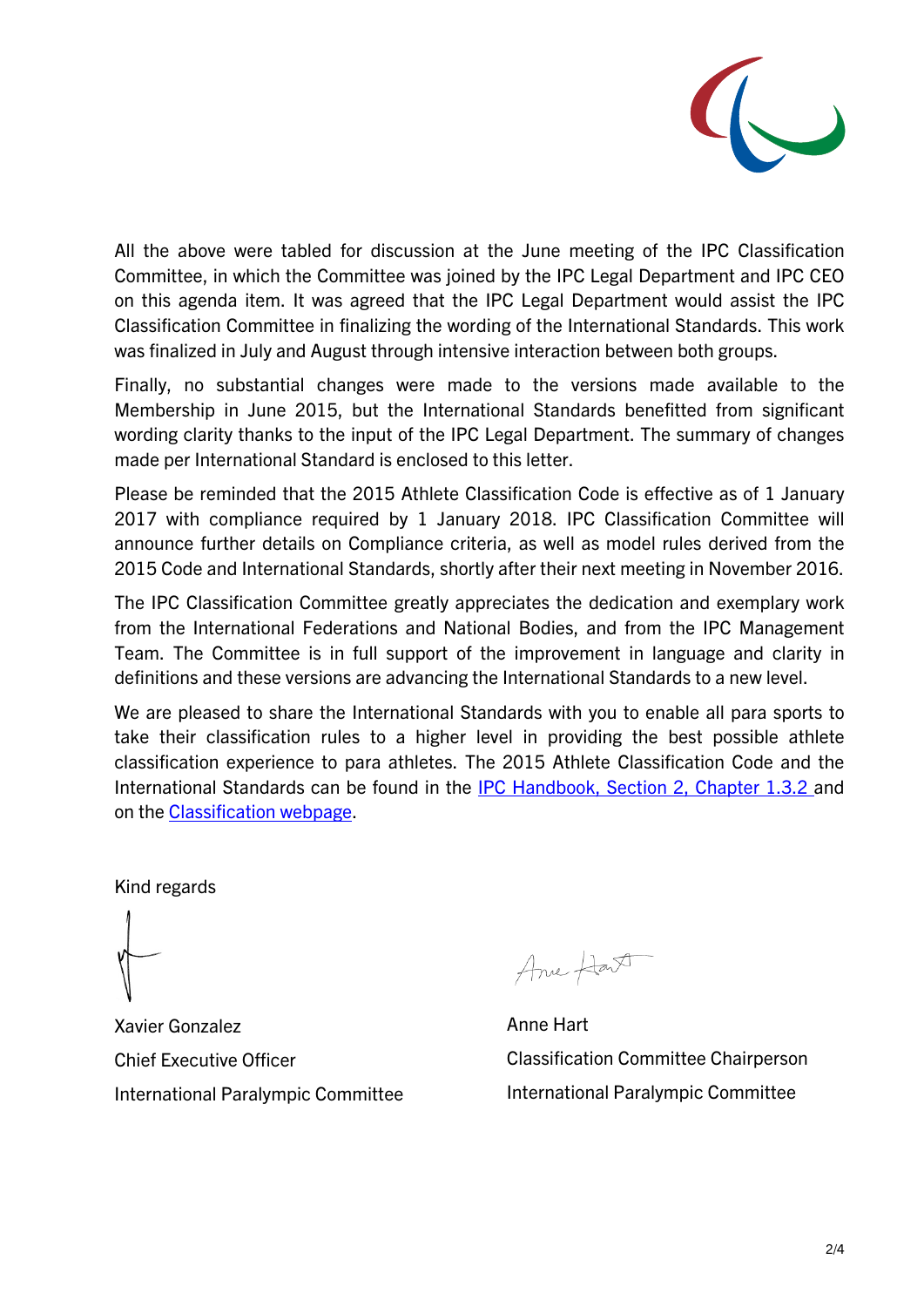

# Summary of changes made to the International Standards, versions IPC GB June 2015

# 1 International Standard for Athlete Evaluation

Definitions have been added and amended, where needed.

A careful review of word choice across the whole International Standard serves the purpose of a more clear (and hopefully unique) interpretation. In that regards, content previously inserted as [comment] has been upgraded to articles in the document.

The overall process of Athlete Evaluation has two distinct elements:

- The establishing of an Eligible Impairment, and
- The assessment of Minimum Impairment Criteria and allocation of a Sport Class by a Classification Panel.

The International Standard for Athlete Evaluation addresses the second point. All detail on the assessment of Eligible Impairment has been removed from this Standard and detailed in the International Standard for Eligible Impairments.

Based on recommendations from the BAC, further clarification has been provided regarding Article 8 (Athletes who are Not Eligible), particularly when protest submissions resulted in NE decisions.

## 2 International Standard for Eligible Impairments

This International Standard has been improved significantly by a re-organization of the Articles and in terms of identifying where medical diagnostic documentation in support of the assessment of an Eligible Impairment might be required. This resulted from a legal challenge on the subject, which identified gaps in both 2007 and June 2015 edition of the International Standards. The Standard proposes an outline protocol whereby the existence of an Eligible Impairment can be established.

The introduction of a definition for 'Underlying Health Condition' allows for a clearer and more accessible International Standard.

Content previously inserted as [comment] has been upgraded to articles in the document.